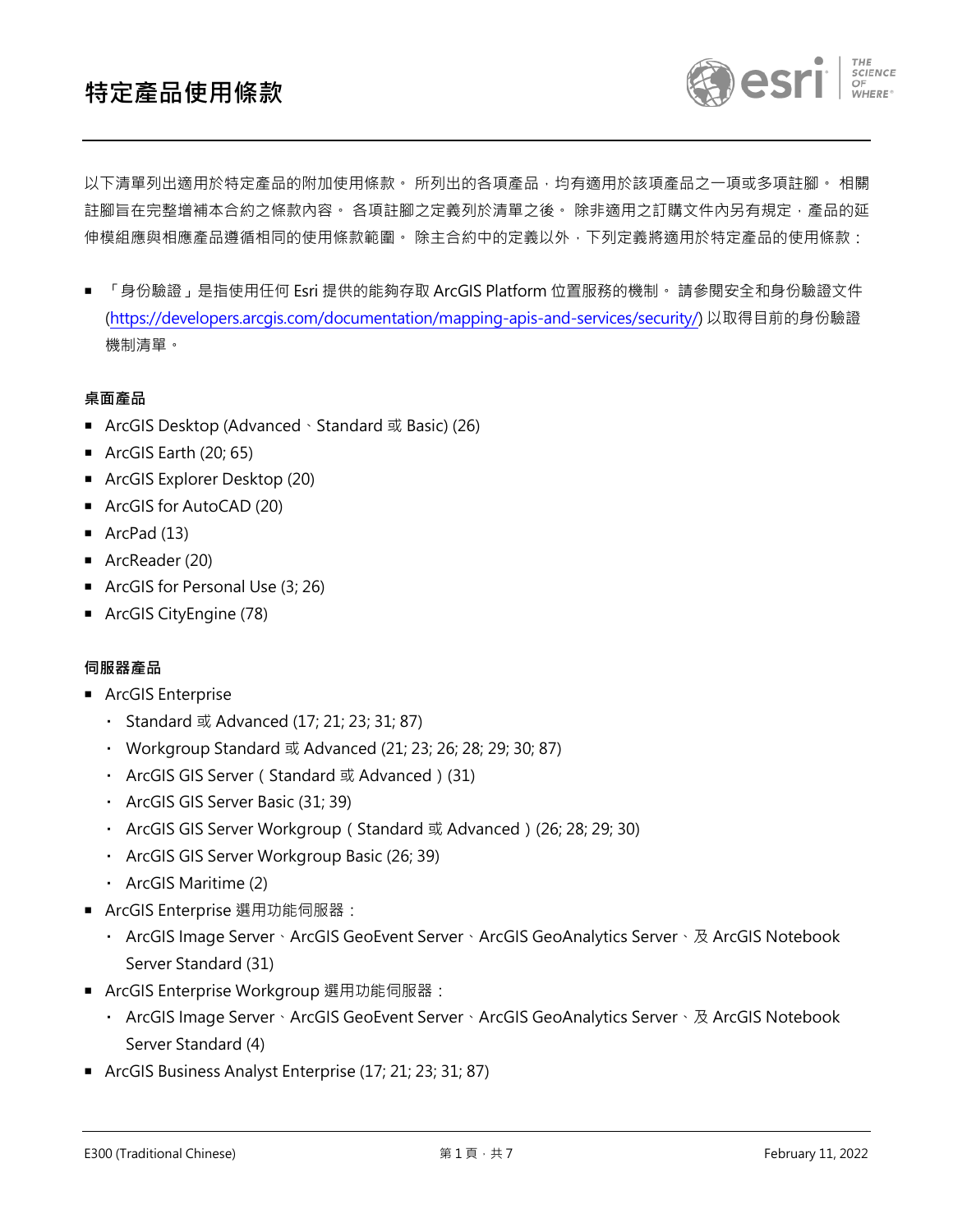■ ArcGIS World Geocoder Basic (67)

# **Developer 產品**

- ArcGIS Developer Subscription
	- 所有計畫 (16; 24; 26; 66; 68; 77; 89; 91; 94; 95; 97)
		- 訂閱有效起始日為 2021 年 1 月 27 日之前 (79)
		- 訂閱有效起始日為 2021 年 1 月 26 日之後 (88)
	- Builder、Professional、Premium 或 Enterprise Plans (77; 92)
	- 必要計畫 (90)
	- ArcGIS AppStudio Developer Edition (11; 16; 19)
	- ArcGIS Runtime SDK for Android、iOS、Java、macOS、.NET、Qt 或 WPF (16; 19)
	- ArcGIS Engine Developer Kit 與 Extensions (16; 19; 22; 26)
	- ArcGIS API for JavaScript (16; 64)
	- ArcGIS CityEngine SDK and Procedural Runtime (16; 19)
- ArcGIS Runtime Deployment License for Android、iOS、Java、Mac OS X、.NET、Qt 或 WPF
	- $\cdot$  Lite (15)
	- Basic 或 Standard (1; 14; 15; 18)
	- Advanced (14; 15; 18)
- ArcGIS Engine Deployment License for Windows/Linux and Extensions (15; 22; 26)
- **Esri File Geodatabase API (47)**

## **Mobile**

■ ArcGIS Navigator (14)

## **其他**

- ArcGIS Hub (85)
- **ArcGIS Indoors (86)**
- **ArcGIS Indoors Maps (99; 100)**
- ArcGIS Indoors Spaces (100; 101)
- ArcGIS IPS(100)
- ArcGIS Maps, 用於 Adobe Creative Cloud 免費使用者 (74)
- ArcGIS Insights (17)
- Site Scan for ArcGIS Operator 授權 (32; 33)

## **Online Services**

- ArcGIS Online 訂閱可透過多種銷售計畫取得:
	- 商務零售、EA 及政府計畫 (23; 66; 68; 69; 70; 82; 93; 96)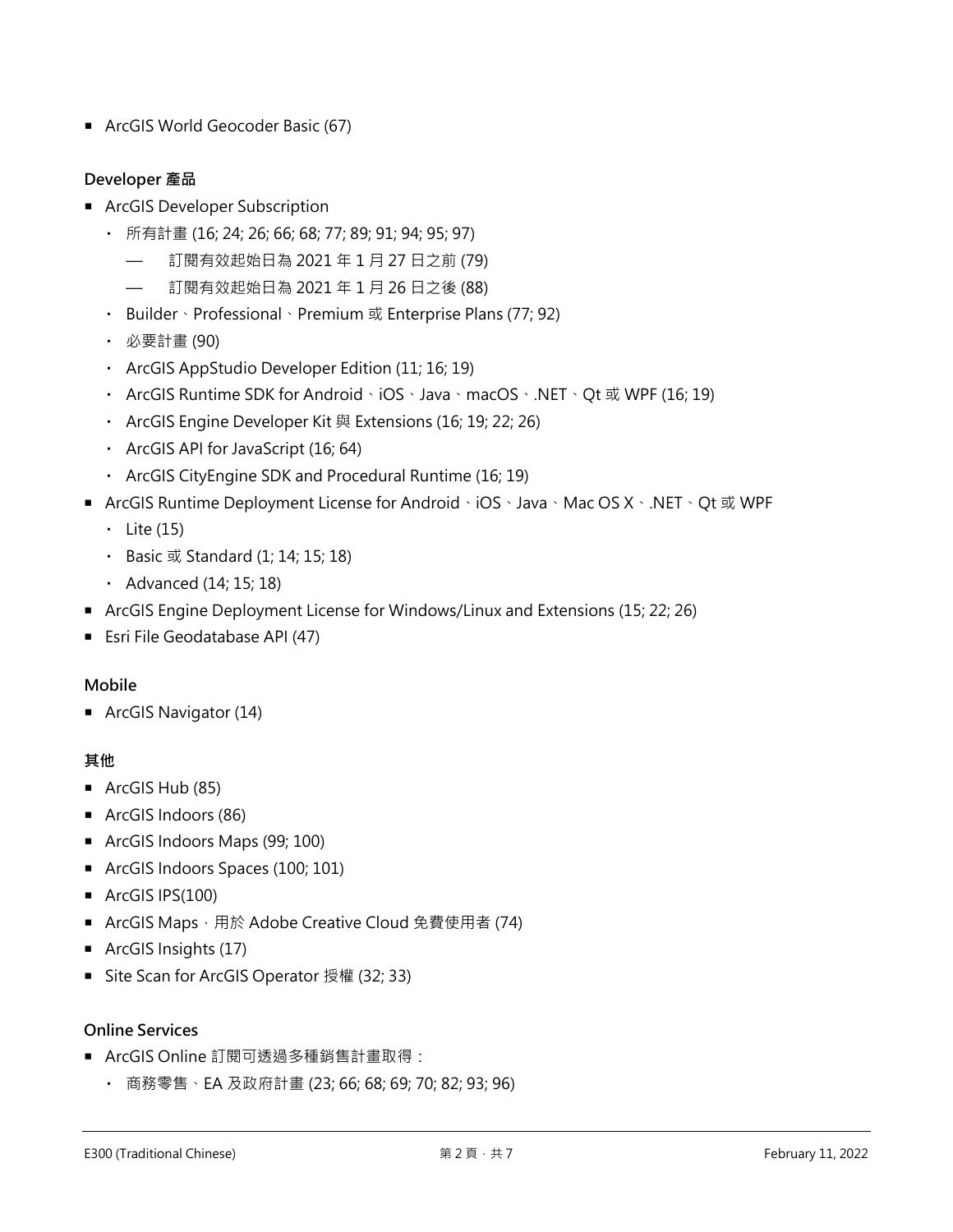- 教育計畫 (23; 66; 68; 69; 70; 71; 82; 93; 96)
- 非營利計畫 (23; 66; 68; 69; 70; 71; 82; 93; 96)
- 公開計畫 (66; 68; 74; 75; 76; 80) 屬於下列類別的客戶擁有這些附加權利:
	- 商務零售 (72)
	- 企業合約 (72)
	- 政府 (72)
	- $\cdot$  NGO/NPO (72)
	- 新聞/媒體計畫 (72)
	- 教育計畫 (71)
- ArcGIS AEC 專案交付訂閱 (83)
- ArcGIS Velocity (25)

- 1. 不得用於透過 Direct Connect 編輯 Enterprise Geodatabase。
- 2. 不可用於導航。
- 3. 僅授權用於個人非商業用途。
- 4. 僅限於 1 部四核心伺服器。
	- 得安裝於分開的機器上。
- 5–10. 保留。
	- 11. 使用 ArcGIS AppStudio Developer Edition 建立的應用程式, 必須受到 ArcGIS Runtime Deployment License 之使用條款約束。
	- 12. 保留。
	- 13. 授權為雙重使用授權。
	- 14. 得作為導航之用。
	- 15. 授權為部署授權。
	- 16. 客戶得使用 SDK 或 API 產生加值應用程式,並將這些應用程式散佈並授權予其一般使用者,允許其在非適 用的出口法規所禁止的地點使用。
	- 17. 客戶不得轉散佈本產品包含的 Oracle Instant Client 程式庫或其產品文件。 Oracle 是本合約中只在客戶使 用 Oracle Instant Client 程式庫方面的第三方受益人。 客戶對於 Oracle Instant Client 程式庫之使用不適 用《統一電腦資訊交易法》 (UCITA)。
	- 18. 就獨立應用程式而言,部署授權以每部電腦的每套應用程式為準。
	- 19. 授權不得用於開發網際網路或伺服器的加值應用程式。
	- 20. 授權為轉散佈授權。
	- 21. 請參閱主合約<https://www.esri.com/legal/software-license>以瞭解有關用於「指定使用者授權」的附加條 款。

註腳: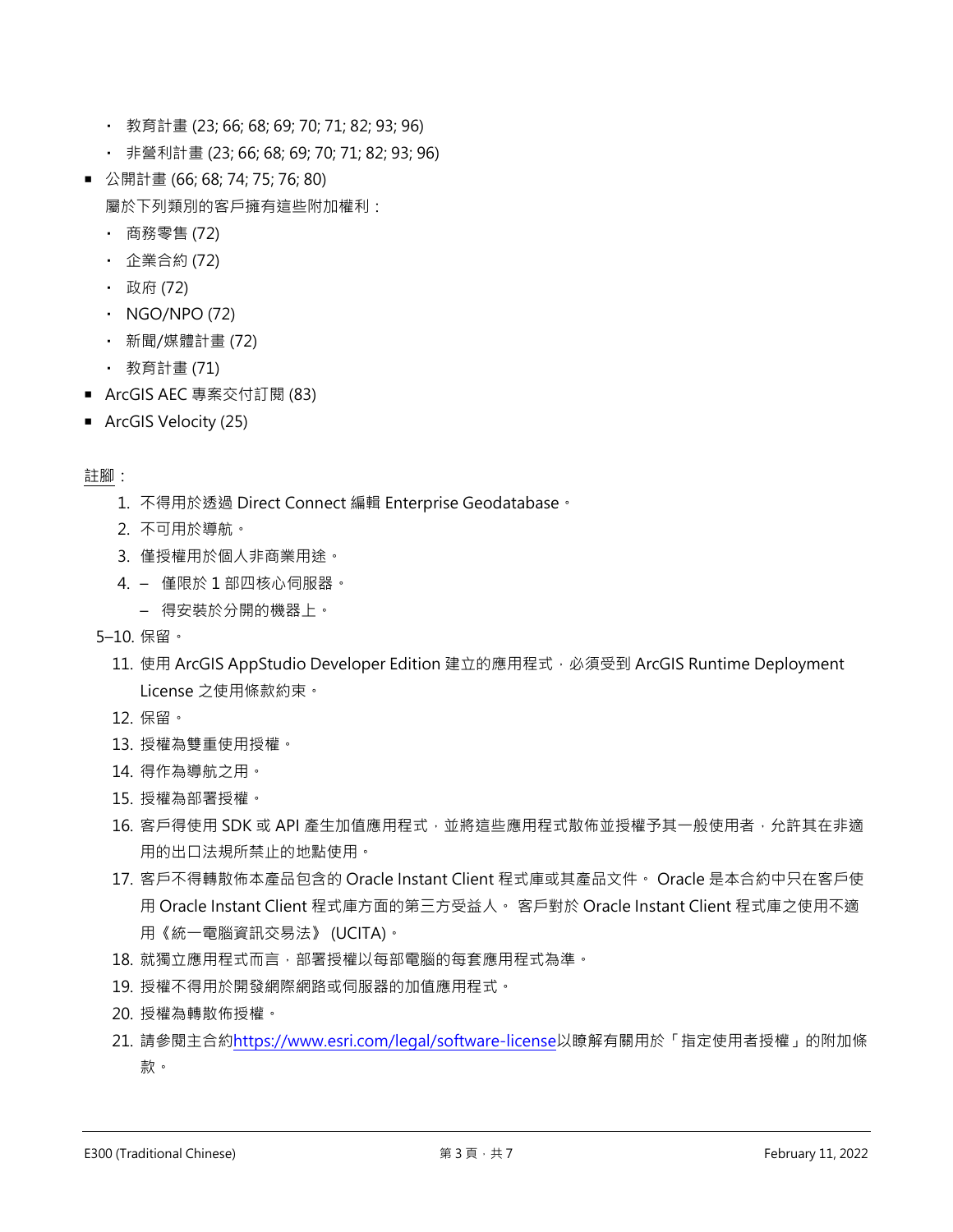- 22. a. 一般使用者必須在 ArcGIS Engine for Windows/Linux 軟體或其他 ArcGIS Desktop 軟體 (Basic、 Standard 或 Advanced) 取得授權, 始有權在 1 部電腦上執行 ArcGIS Engine 應用程式; 及
	- b. ArcGIS Engine for Windows/Linux 延伸模組不得與 ArcGIS Desktop 軟體一起使用來執行 ArcGIS Engine 加值應用程式。 每位使用者可以在 1 部電腦上安裝多支 ArcGIS Engine 加值應用程式, 但僅限 其使用。
- 23. 系統對系統通訊
	- a. 客戶可以使用基本服務登入,來啟用從 ArcGIS Enterprise 或 ArcGIS Online 到客戶組織之中其他第三 方企業業務系統的單向、唯讀、系統對系統通訊。 客戶可使用檢視者指定使用者憑證或層級 1 指定使 用者憑證,做為基本服務登入,直到 Esri 使用實際服務登入憑證為止。 做為基本服務登入憑證的檢視 者指定使用者憑證或特定層級 1 指定使用者憑證僅可用於系統對系統整合用途,而且不可由指定使用 者用來存取系統。
	- b. 客戶可以使用標準服務登入,來啟用 ArcGIS Enterprise 或 ArcGIS Online 與客戶組織的其他第三方企 業業務系統之間的雙向、讀寫、系統對系統通訊。 客戶可使用編輯者 ( 或更高層級 ) 指定使用者憑證 或層級 2 指定使用者憑證 · 做為標準服務登入 · 直到 Esri 使用實際服務登入憑證為止。 做為標準服務 登入憑證的編輯者 (或更高層級) 指定使用者憑證或特定層級 2 指定使用者憑證僅可用於系統對系統整 合用途,而且不可由指定使用者用來存取系統。
- 24. 軟體僅限開發、測試與示範原型加值應用程式以及建立地圖快取之用。 客戶得將加值應用程式及地圖快取 合併使用於 ArcGIS Enterprise 預備伺服器授權及部署伺服器授權。 軟體和資料得安裝在多部電腦上供任 何具備 Builder 或更長訂閱計畫之 ArcGIS Developer 訂閱者使用;其他所有軟體授權都屬於「單一使用授 權」。
- 25. ArcGIS Velocity 訂閱將根據訂購文件所述,而包含指定的儲存用量與計算或項目容量。 當客戶建立 ArcGIS Velocity 服務時,將用到計算與儲存容量,上限為總可用容量。 授權等級為 Advanced 的客戶可 購買數量有限的 ArcGIS Velocity Item Units 及 ArcGIS Velocity Storage Units 以增加其容量。 Dedicated 授權等級的客戶可視需要購買額外的 ArcGIS Velocity Storage Units 及 ArcGIS Velocity Compute Units。 當客戶的計算用量達到約 75%, 或儲存用量達到透過客戶訂閱計畫所配發的容量約 50% 時,Esri 將通知客戶的訂閱帳戶管理者。 若客戶已運用其所有計算或儲存容量,Esri 有權中止客戶建 立其他 ArcGIS Velocity 服務或中止現有 ArcGIS Velocity 服務。 客戶購買其他 ArcGIS Velocity Compute、項目、或 Storage Units 後, Esri 將立即還原客戶對其 ArcGIS Velocity 服務的存取權限。
- 26. 地理資料庫的客戶資料限制為十 (10) GB。
- 27. 保留。
- 28. 非 ArcGIS Enterprise Workgroup 或 ArcGIS GIS Server Workgroup 應用程式的使用限制為每應用程式同 時十 (10) 名終端使用者。 本限制包括使用 ArcGIS Desktop 軟體、ArcGIS Engine 軟體以及與任何 ArcGIS Enterprise Workgroup 或 ArcGIS GIS Server Workgroup 地理資料庫直接連線的第三方應用程式。 Web 應用程式的連線數量不設限制。
- 29. 本軟體需要配合支援的 SQL Server Express 版本使用。 支援版本會在 Esri 網站上與產品的系統需求一併列 出。
- 30. 客戶資料的使用限制為最大十 (10) GB。 所有元件必須安裝在單一伺服器上。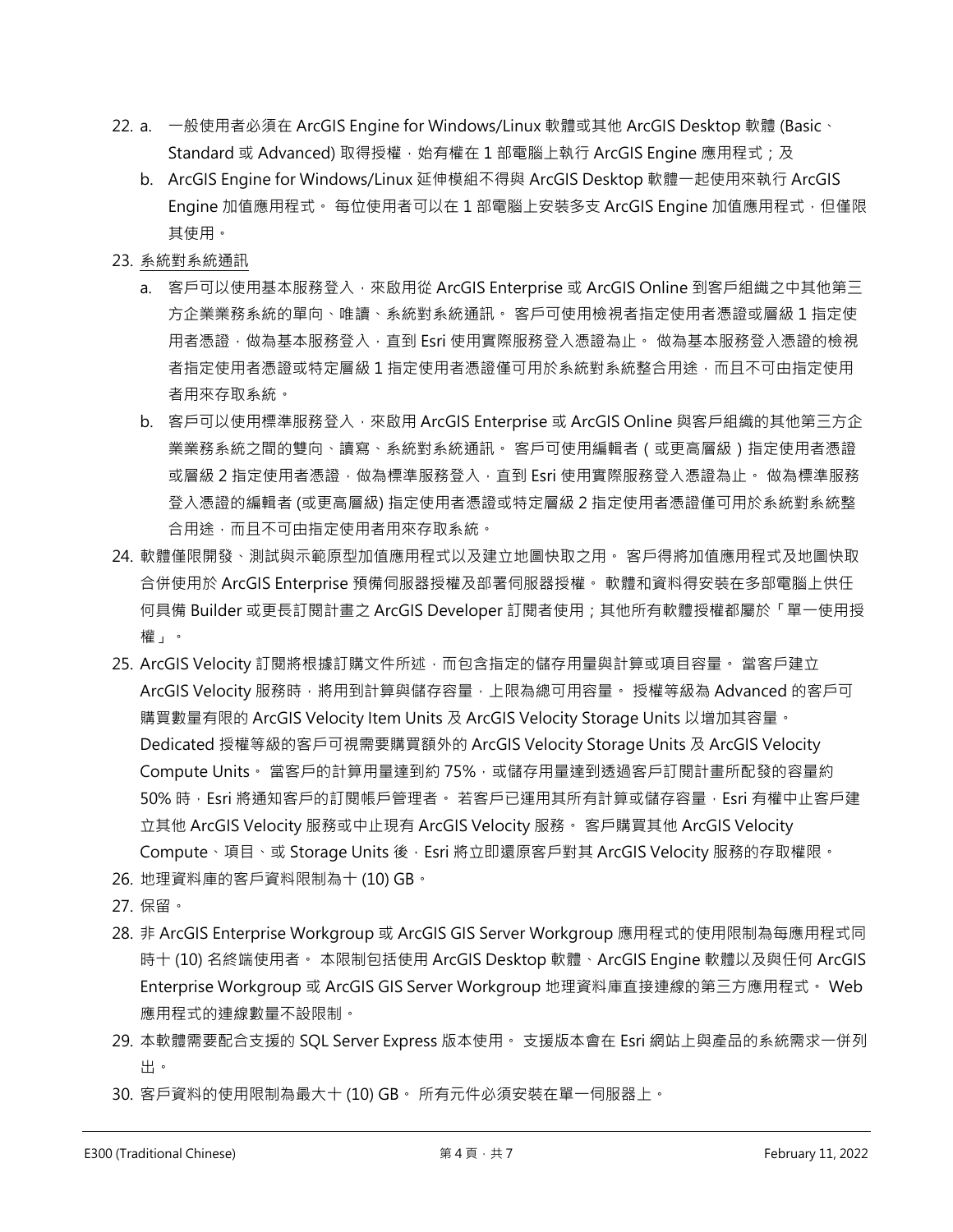- 31. 包含一份容錯授權。
- 32. 此軟體的使用不包括飛行員操作無人機的授權(例如, FAA、EASA 等)。
- 33. 客戶可能僅可使用本軟體提供的線上儲存來儲存透過此軟體收集或處理的客戶內容。
- 34–38. 保留。
	- 39. ArcGIS GIS Server 隨附之所有編輯功能均不容許與 ArcGIS GIS Server Basic 和 ArcGIS GIS Server Workgroup Basic 配合使用。
- 40–46. 保留。

47. 客戶得開發使用 Esri File Geodatabase API 的加值應用程式, 並將其散佈予客戶的終端使用者。

- 48–63. 保留。
	- 64. 加值應用程式若要部署到網路,必須搭配使用其他 Esri 產品。 加值應用程式也可應用第三方技術,但仍須 搭配使用其他 Esri 產品。
	- 65. 僅得與其他 Esri 產品配合使用。 ArcGIS Earth 也可應用第三方技術, 但仍須搭配使用其他 Esri 產品。
	- 66. 只有完成有效 Online Services 訂閱的客戶方可儲存 World Geocoding Service 產生的地理編碼結果。
	- 67. 每筆年度訂閱不得超過 250,000,000 筆地理編碼。
	- 68. 客戶透過 Infographics Service 所存取的資料只可供顯示之用,且不得透過此服務儲存任何可供存取的資 料。
	- 69. 得基於客戶組織的業務用途使用。
	- 70. 得基於客戶組織的開發與測試用途使用。
	- 71. 得基於教育組織之教學用途使用。
	- 72. 得基於客戶組織的內部業務用途使用。
	- 73. 保留。
	- 74. 得作個人用途。
	- 75. 客戶得允許第三方使用加值應用程式,惟只能使用共用工具予以公開共用加值應用程式。 客戶不得利用此 訂閱,將加值應用程式用於自身的內部業務用途,但若客戶為僅將加值應用程式用於教學目的教育機構、 合格之 NGO/NPO 組織或是新聞/媒體組織,則本項限制不適用。
	- 76. 客戶不得建立私人群組或參與任何私人群組。
	- 77. 包含商業應用程式部署授權。
		- 以下情況需要商業應用程式部署授權:
			- 客戶部署產生收入的加值應用程式,這些應用程式非僅供搭配 ArcGIS Online 或 ArcGIS Enterprise 授權使用,並且尚未移轉而還不能使用 ArcGIS 平台位置服務身份驗證。
		- 在下列情況下,不需要商業應用程式部署授權:
			- 客戶部署產生收入的加值應用程式,僅供搭配 ArcGIS Online 及 / 或 ArcGIS Enterprise 授權使用。 此類加值應用程式不需要使用 ArcGIS 平台位置服務身份驗證。
	- 78. 包含商業應用程式部署授權。
	- 79. 每項訂閱搭配客戶的訂閱下 · 每月僅得使用 1,000,000 次地理搜尋交易。 交易包括底圖資料和地理編碼搜 尋交易。 一筆底圖資料交易等同於八個 256x256 的區塊要求。 一筆地理編碼搜尋交易等同於一處地址或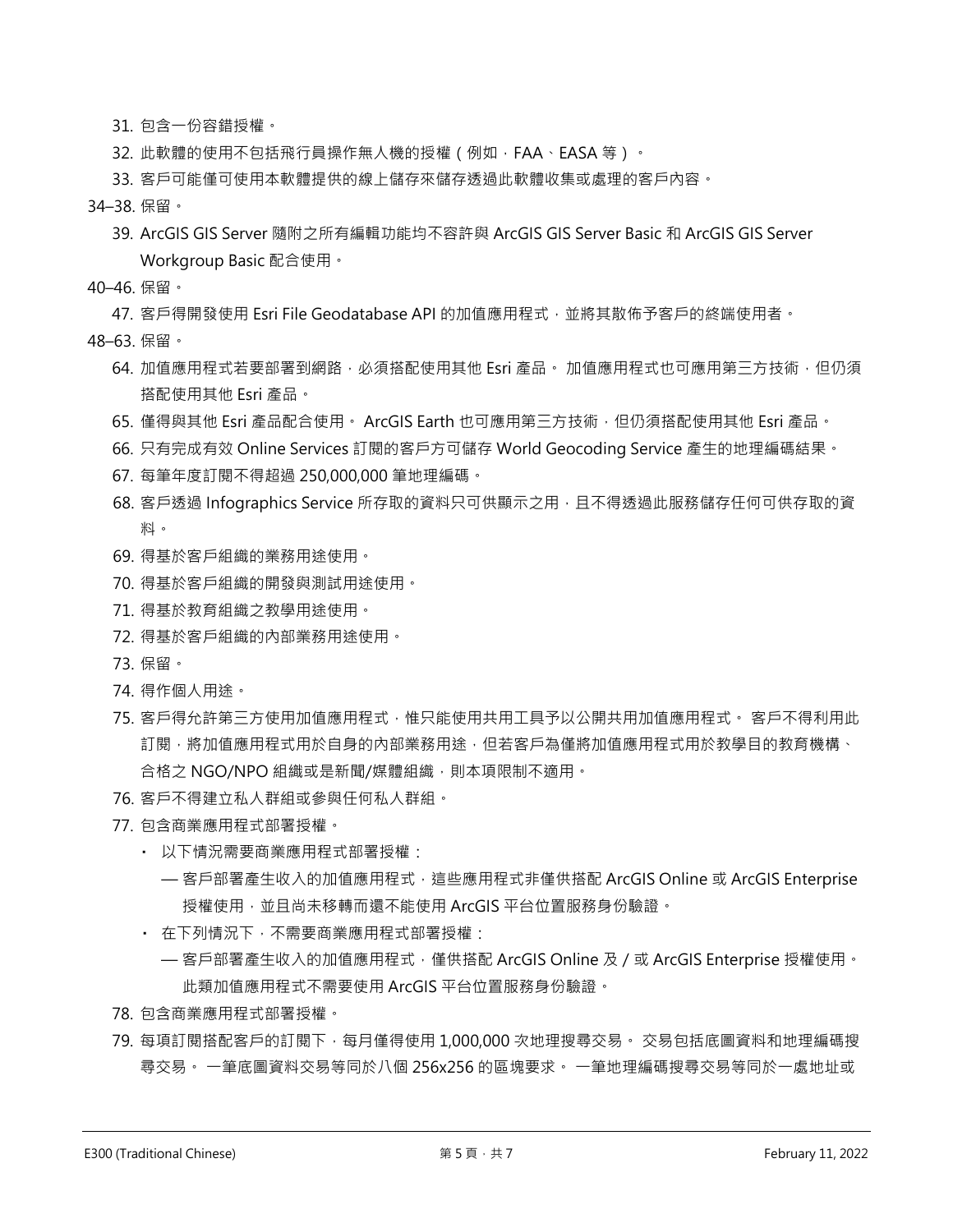地點。 若以任何方式儲存結果,如批次地理編碼處理,該儲存結果不列入交易限制內。 然該次儲存仍需要 服務點數。如果交易每月超過 1,000,000 ·請聯絡 Esri 銷售人員或您當地的經銷商以取得詳細資訊。

- 80. 允許教育機構之註冊學生直接存取 Online Services , 並將單一訂閱提供予 1 位以上註冊學生, 但僅限作教 學目的。
- 81. 保留。
- 82. 指定使用者得將其指定使用者憑證嵌入 ArcGIS API for Python 指令碼中, 惟其用途僅限於將僅供該指定使 用者使用的工作流程自動化,且該使用者的指定使用者憑證必須已嵌入指令碼中。
- 83. 客戶必須對於每個客戶用戶端(「用戶端」)使用個別的 AEC 專案交付訂閱。 客戶 (i) 僅可使用 AEC 專案 交付訂閱與其用戶端共同處理專案工作;並且 (ii) 向用戶端提供 AEC 專案交付訂閱的指定使用者存取,以 便用戶端存取 AEC 專案交付訂閱,來共同處理客戶為用戶端執行的專案工作。 用戶端不可將指定使用者授 權用於其他任何用途。 客戶全權負責用戶端遵守這些使用條款的情況,並確保用戶端在專案結束時停止使 用 AEC 專案交付訂閱。
- 84. 保留。
- 85. ArcGIS Hub 所附帶的軟體授權與訂閱僅可用於支援 ArcGIS Hub 所啟用的社區計畫。 客戶得基於從事社 區活動的唯一目的,允許第三方成為 ArcGIS Hub 的指定使用者。 客戶得基於透過 ArcGIS Hub 管理、配 置、維護和支援社區措施的唯一目的,允許員工、代理商、顧問或承包人成為 ArcGIS Hub 的指定使用 者。 不允許 ArcGIS Hub 附帶的其他軟體授權和訂閱用於其他用途。
- 86. 客戶得單獨使用 ArcGIS Indoors 附帶的軟體授權與訂閱, 來啟用 ArcGIS Indoors 文件中定義的 ArcGIS Indoors 功能。 不允許 ArcGIS Indoors 附帶的其他軟體授權和訂閱用於其他用途。
- 87. 除透過 ArcGIS Pro Standard 及 ArcGIS Pro Advanced 之外, 禁止存取由 ArcGIS Enterprise 提供的 Parcel Fabric 服務。
- 88. 訂閱限制是由可用的服務請求計畫定義。
- 89. 客戶得散佈產生收入的加值應用程式給第三方,該加值應用程式是透過 Online Services 身份驗證存取 Online Services。 當存取 Online Services 時, 所有產生收入的加值應用程式都必須使用身份驗證。 除前 述註腳 77 所述之外,客戶如正在移轉其產生收入的加值應用程式以便使用 ArcGIS Platform 平台位置服 務,其必須擁有商業應用程式部署授權,直到完成移轉至 ArcGIS Platform 平台位置服務為止。
- 90. 客戶在其組織內可能有多個 Subscription,以供開發和測試之用。 客戶只能將其組織內的一個 Subscription 用於部署的加值應用程式。
- 91. 應用程式移轉—擁有以下內建加值應用程式的開發人員:
	- a. 客戶端 API(包括 JavaScript 4.x 和 Runtime SDK(任何版本)、REST、Esri 的開源地圖庫、支援的 第 3 方開源地圖庫)需要在 2022 年 4 月 30 日之前在其應用程式中使用 ArcGIS 平台位置服務。
	- b. 2022年12月31日前,需要 JavaScript 3.x API 才能在其應用程式中使用 ArcGIS Platform 位置服務
- 92. 客戶僅允許在開發及測試包含 ArcGIS Developer Subscription 的 ArcGIS Online Organization Subscription 時建立私人群組或參與私人群組。
- 93. 包含相關訂購文件內所述服務點數。 客戶得以服務點數為憑,使用一組固定數量的 Online Services,且數 量會因為客戶使用的 Online Services 而異。 在客戶使用 Online Services 期間, 服務點數會從客戶的訂閱 中自動扣除,直到點數扣完為止。 客戶得視需要另行加購服務點數。 客戶的服務點數用量一旦達到客戶的